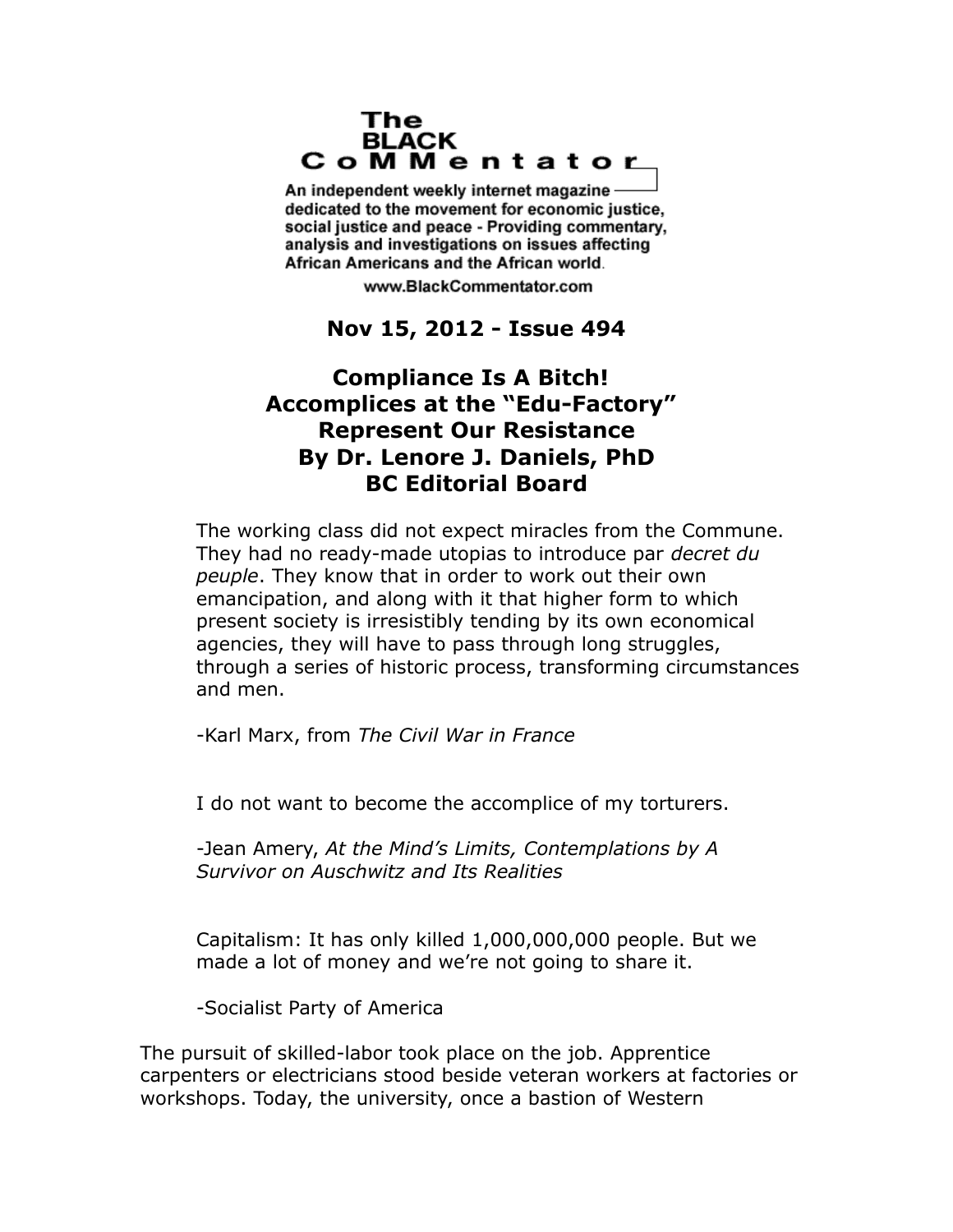knowledge that distinguished the "elite" class from the working class, is the site where, thanks to capitalist's interests and the neo-liberal, collaborative support of willing administrators and faculty, new labor is disciplined to accept their material condition. These institutions of "higher learning," suggests post-doctorate fellow, Max Haiven, have become edu-factor[i](#page-8-0)es.<sup>i</sup>

The university, as a Western institution, is far from the image of a marginalized, yet ethereal paradise of innocence, unless we remember the historical origins, in the U.S. of paradises of innocence. (If you do not remember, then you are the more likely to find yourself among the "blessed" or "free" sitting underneath its steeples and arches). As Haiven argues, from the medieval era on, the university proactively advantaged an agenda of its own: Western culture's superiority over all other cultures which, in turn, justified the pillage and plunder of colonized lands.

How did the universities respond to the "demands of workers" and the "threat of communist" after World War II? They compromised: The worker's share in the "American Dream" could hoist the whole family into the middle-class and a lifestyle that would include ownership of the latest production of appliances and, of course, the car and the television, and the home in suburbia. We will welcome your children, too!

The steeples and arches remained but doors at universities swung open!

The university, Haiven continues, came to be seen as a tool, not just for elites, but for the "public good." (Beware of the "fine print" or the visible or invisible signs!). Haiven points out the historical truth surrounding this perception of the universities as the site now for the "public good" - women, people of color, gays, and "Third world immigrants" should carry on - *in their proper places on the social ladder*.

In some ways and in some fields, Haiven says, the university shifted from the hands of conservative forces to the "very progressive." Here, Haven suggests, the university, at this stage, reflects back to society what society should do. He argues that this "critical function" of the university is lost and "practically dead."

But what does the university reflect back to society except a mirror image of its undemocratic reality? Haiven admits so himself. Women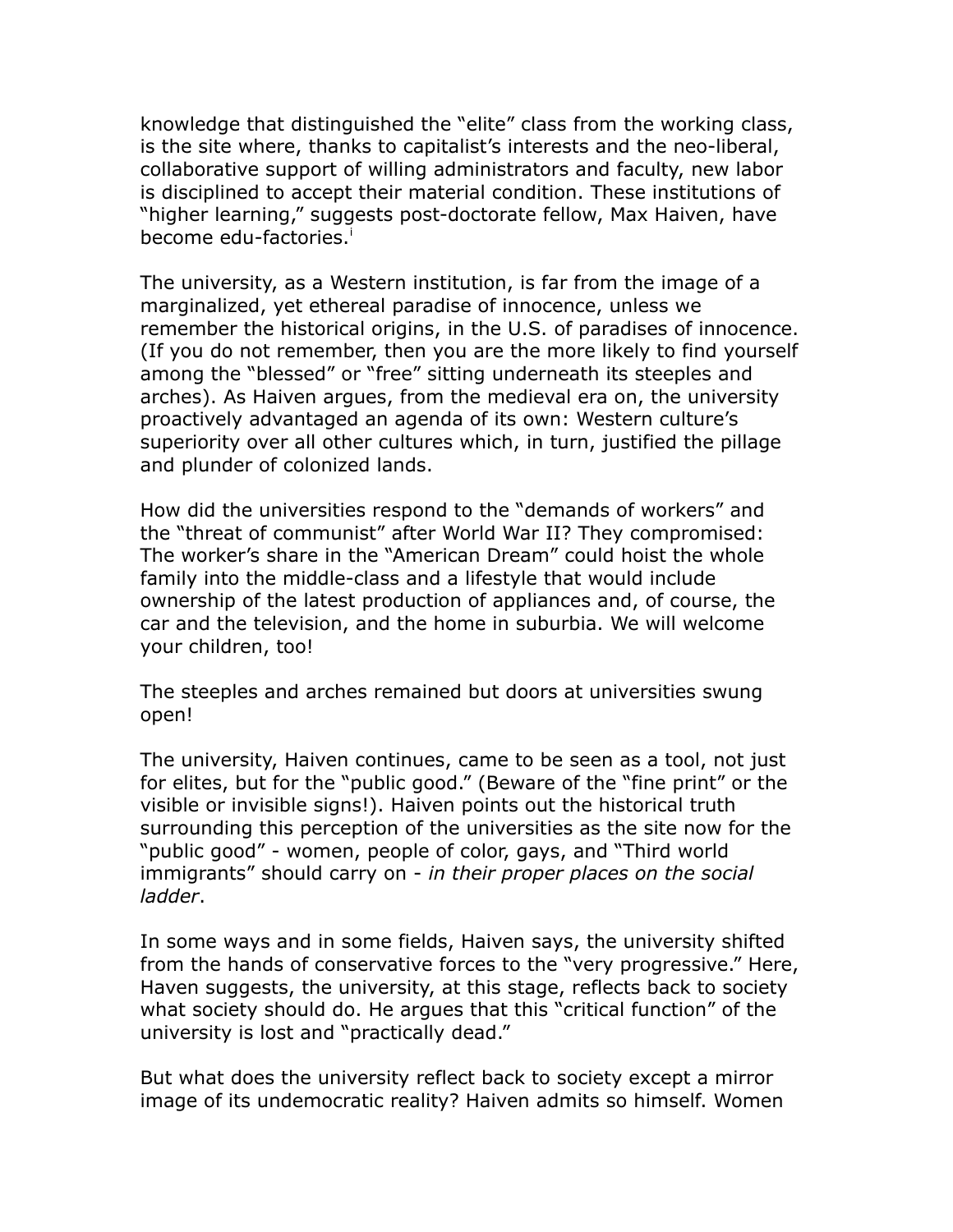and people of color (and this description refers to people of darker hue, since whites, too, are comparatively paler color people) are not admitted What of the unemployed and impoverished?

### *Does this idea of education incorporate a vision of freedom and democracy?*

The "critical function" of the university is problematic at its origins, which in the U.S. is not too surprising. If by "critical function" Haiven means the university began to serve as a guide for the creation of citizens and citizen engagement with their government and community, which I suspect he means, then, again, the university at this stage in which it sees itself as doing the "public good" is, in fact, producing citizens who are in pursuit of things, happiness through the acquisition of things and status. After all, this is the compromise the university offered "the working class."

Haiven continues. He argues that in the universities' shifts to neoliberalism we now see yet another shift from public to semi-private institutions of higher learning. The university, he continues, is now out of reach for many.

But when it was no longer an establishment for the "elite" class to produce its future governmental, legal, judicial, social and cultural offspring, but an exclusive site for the "public good," was the university any more equalitarian if half the population of the country was excluded?

*Do we return to the university at this juncture?* If we do return to our collective history, we will recall *Plessy v. Ferguson*, the "separate but equal" ruling of the Supreme Court, Thurgood Marshall and the *Brown v. The Board of Education*, brave young men and women standing before university doors surrounded by the National Guard and angry whites, including workers granted just a few years earlier the right to aspire to the middle class lifestyle. At least in this lecture, Haiven does not recall these years when opened doors slammed closed on Black Americans who had to force them open once again.

Of course, this time around, Thurgood Marshalls are hard to find and brave young Black men and women willing to risk their lives not just for an excluded community but most importantly, to stand on the right side of history. They have been distracted in the last 40 years by the corporate model of ideal citizens engaged in consumerism not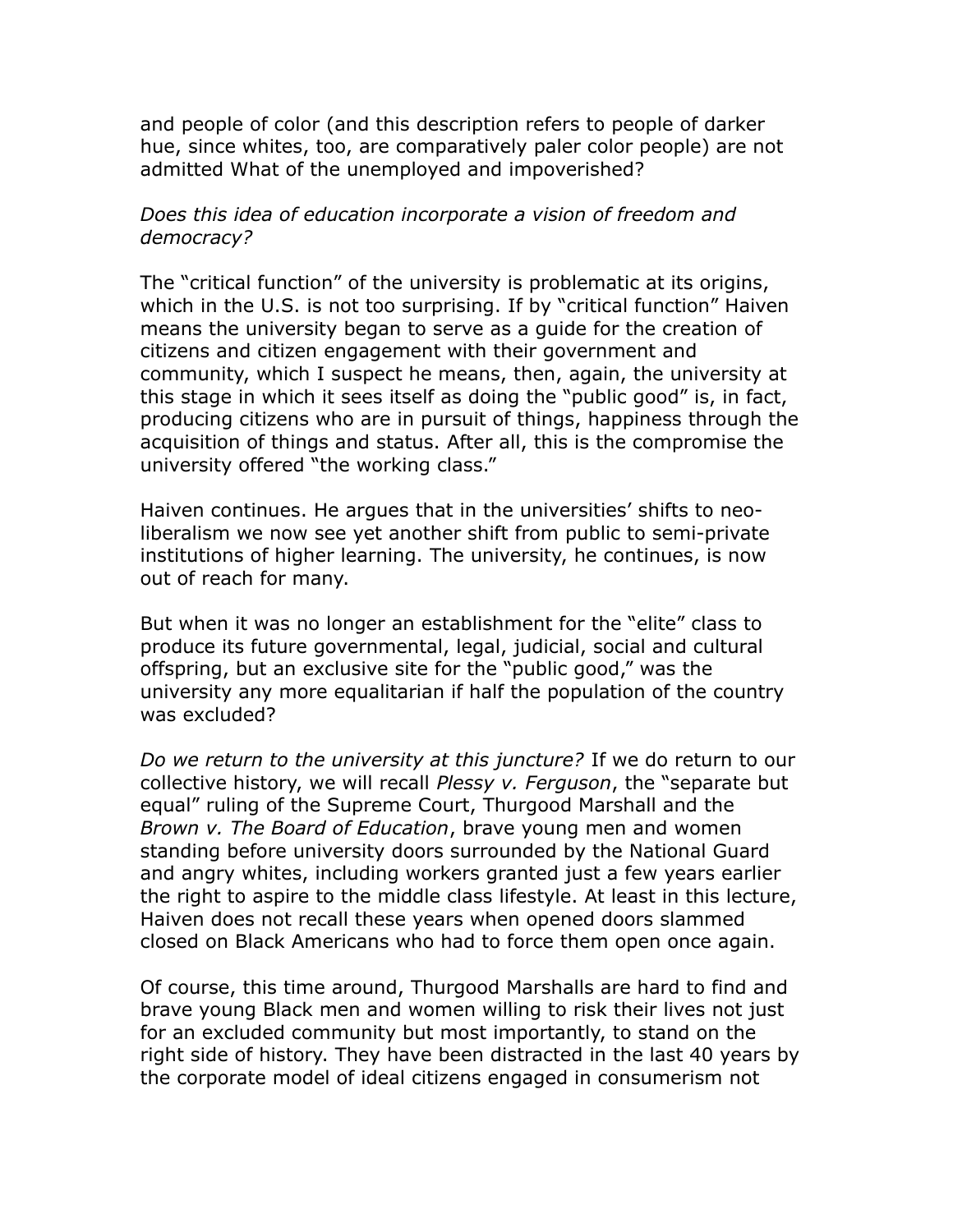activism, alienated from self and any notion of a collective history of struggle.

Haiven recognizes that the university is in the service of capitalism and the market. The vales of society, he adds, are now vales of cost benefits. We should invest, most of all, in the university for the "social good" Haiven argues.

Instead, the university is the place where student / citizen racks up debt and this status of indebtedness allows for the shaping and disciplining of new workers. The university's production is not an educated or skilled student / citizen but workers compliant within the framework of capitalism. In turn, "the worker" is afraid to protest. Haiven points outs they are "afraid to rise up and struggle" since, once the in-debt-student graduates, he or she must comply and find whatever work is available to repay their loans. The student-in-debt / future worker is brought into "compliance with a system that isn't in their interests." "Debt forces to abide by the norms of the system."

As Haiven rightly notes, a "police force" is not needed to control this population.

In addition, debt, Haiven states, produces student / citizens with few or no expectations of attaining the middle-class lifestyle. *You should know, the university says to this population, that the middle-class lifestyle is not guaranteed!* Uncertainties create uncertain subjects, citizens with no demands over their education or the conditions of their workplace.

The "subject" cannot *think* on their relations with other human beings or the collective is stuck thinking, as individuals, only of survival from day-to-day, Haiven argues.

These subjects buy the rhetoric dished out by corporate advertisers and the corporate media. *Know that the CEOs bonuses rise annually to astronomical heights and their homes sit on islands. Watch as we bring you the latest news via television or Twitter on your favorite idol and the rich and the famous sporting the designer clothes and flashing the big diamond ring.*

What happens to that pent-up anger? *No more guarantees of a middle-class lifestyle for you!*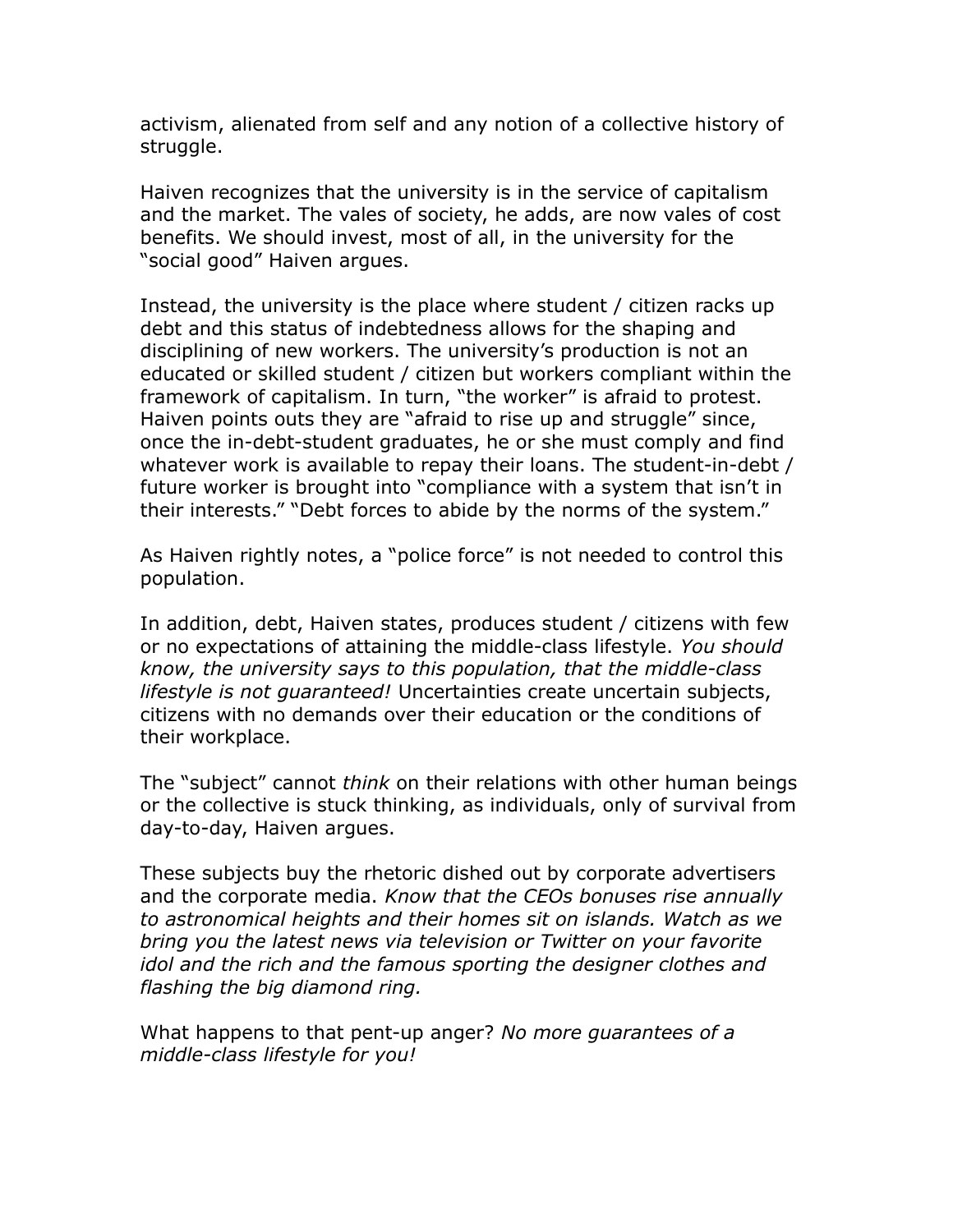Well, we know. Someone or some "special interests" group is to blame. Blacks and immigrants, women who should have remained at home! The usual parade of culprits near at hand! Easy targets! Visible most notably when a collective of individuals fear their right to the American Dream is in danger of being taken away. Haiven need not remind many of us of this phenomenon in the U.S.

I would argue that capitalism's movement counts on this distraction and confusion among citizens. Chaos is as profitable as "peace." *We are here with this capitalist movement serving as the driving force against other alternative ways of being because we were never there in a democratic society at the origins of the state or its institutions.*

#### *We are in dire-straights*!

As an adjunct professor, Haiven has observed that however much these students in debt are distracted by the rhetoric of capitalism, the last thing they want is distraction from their life's pursuit, from getting through classes in order to obtain that job!

*We are at the stage when the captain calls out: "Red Alert!"* The new citizen, the new worker, fights - but fights to become a more willing slave to what those workers who got aboard trains labeled the middle-class! I think Malcolm would say the chickens have come home to roast! You get what you desired if what you desired was that paradise of the innocent. But now even these words are no longer good enough!

The angry students promised nothing at all but, forced to enter the doors of the university like so many sheep, are willing to be accomplices of their torturers. *Why not resist the distraction of words and images of some other era when you have been taught to see only the here and now, some other way of being in the world without "happiness" and the potential source of your happiness?*

Haiven has observed those classes of students, the new future worker tired, he says, of giving "special interests" groups their mental energy in the classroom, and they hate the distraction of discussions on race, gender, and class!

*Red Alert! The new citizen / worker has arrived!* As I have noted in my experience, these new citizen / workers as students become the police! *Armies of storm troopers in university / factory varsity jackets and in university / factory sweatshirts!*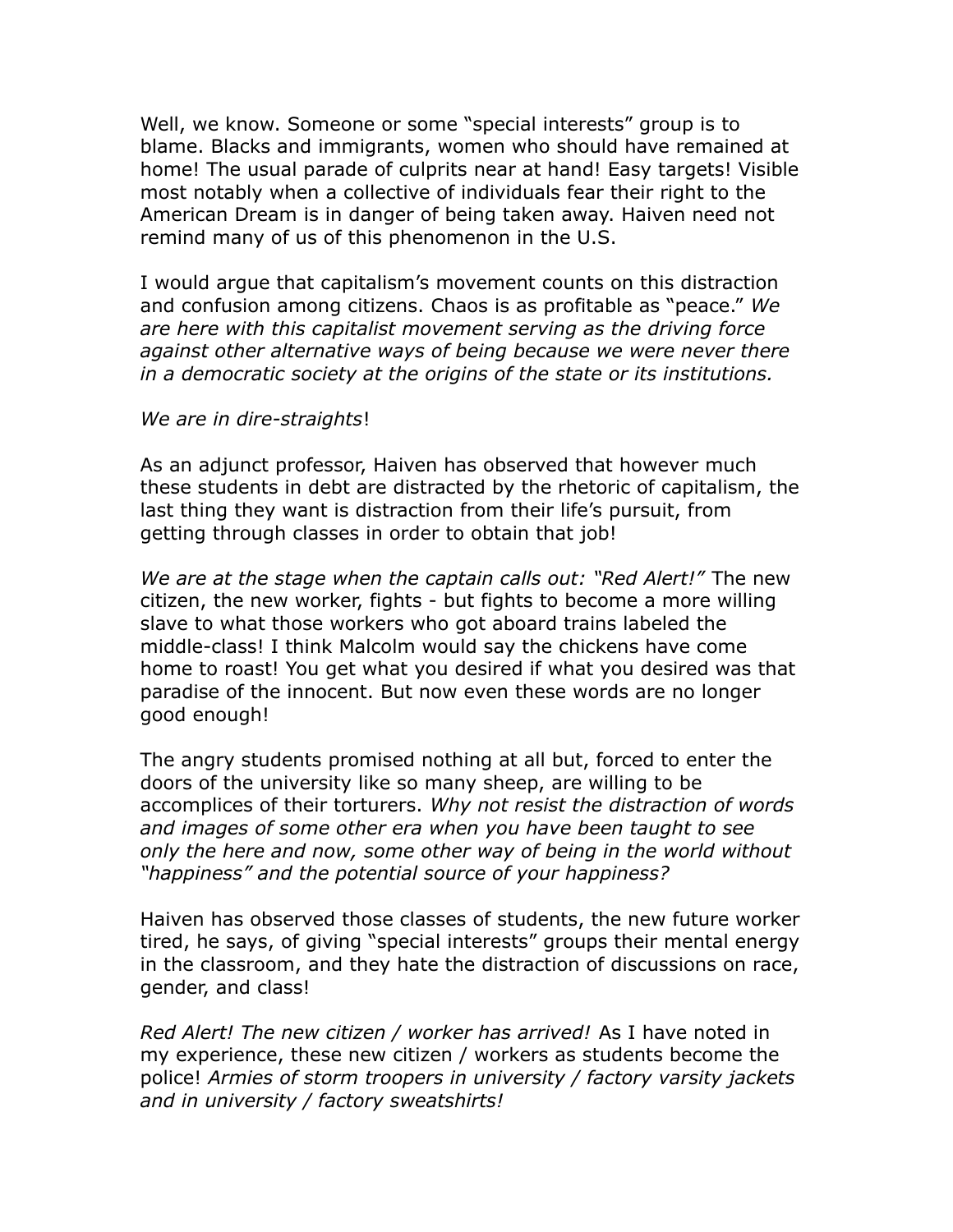Max Haiven suggests that we imagine something beyond the public and private university, something, he offers, akin to education on a grassroots level, where citizens ask the question: "what should our society be?"

Abandoning the public and private educational institutions from K through higher education is the only viable option for the survival of all aboard this ship labeled the U.S. Empire, but however dire our situation, we are not aboard the USS Enterprise with a rational captain and ranking officers - or even crew! And for this reason, I argue for the recognition from those on the Left that we are in worse shape than citizens who historically defended their right to exist in other eras - worse, in ways than those in Greece now or Spain who amass by the thousands in regular, daily protests.

Marx could write of the French worker:

They have no ideals to realize, but to set free the elements of the new society with which the old collapsing bourgeois society itself is pregnant. In the full consciousness of their historic mission, and with the heroic resolve to act up to it, the working class can afford to smile at the coarse invective of the gentlemen's gentlemen with the pen and inkhorn, and at the didactic patronage of well-wishing bourgeois-doctrinaires, pouring forth their ignorant platitudes and sectarian crochets in the oracular tone of scientific infallibility. (from *The Civil War in France*)

How do you abandon the sinking ship when all hands collaborate, knowingly or unknowingly to bring it down? How do you tell the student to stop attending the university or stopping paying the debt forego your personal goals for the social good? How do these in-debtstudents, future workers, resist the movement "forward" with capitalism when they have no history of past movements of resistance?

Grassroots level education is fine, but it is certainly not new. In recent memory, the Black Panthers tried it, and for a time, the organization was successful. That is the problem, right? This kind of success has a history of encountering the State's iron boot! It is even dangerous for individuals to attempt this kind of "militancy" now as the legal apparatus of the State will find a way to cite some kind of "violation."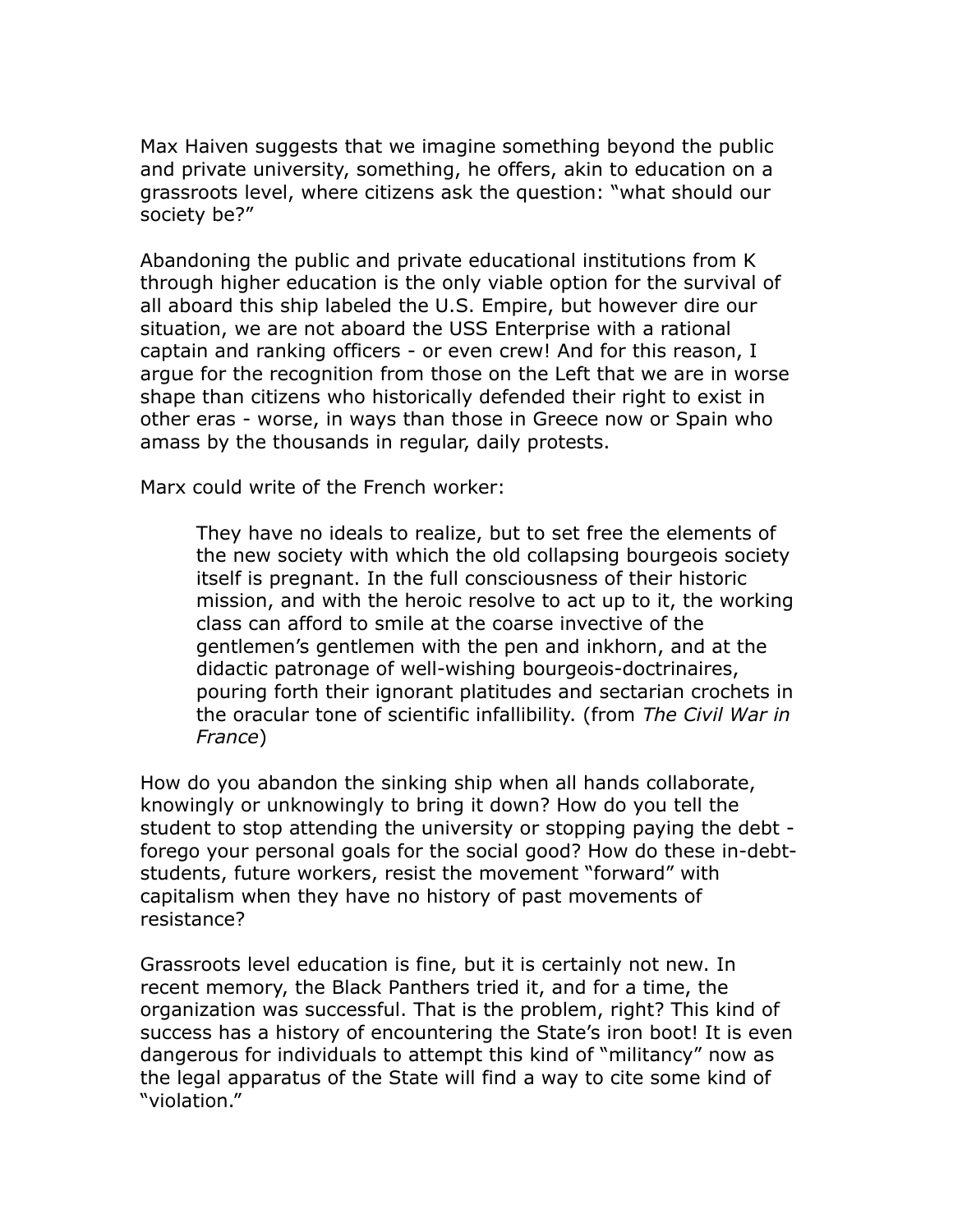Surely the Occupy Movement, for example, is engaging in grassroots education, but not on a mass scale.

Start small, okay. But consider Haiven's question: "What should our society be?" - a call to proactively consider the forms resistance should take for this era in light of the fact that the majority of our new workers at the edu-factories across this country are no less prison camp laborers, and the "elite" among them are the chosen few who will serve as the Empire's agri-specialists, drone manufacturers and operators, skilled language manipulators for the media and "special interests" groups such as Exxon Mobil and GS, managers of corporate finance, legal and policy makers for the "judicial system" and Homeland security, and teachers - at all levels.

### *Compliance is a bitch! And it kills!*

It is hard to turn people around on a dime. We need a change in circumstances and people if we are to avoid the death of not just millions, but this planet.

In *At the Mind's Limits*, Amery, a resistance fighter and survivor of torture at Auschwitz, writes of the multiple-front lines and methods of attack at the Nazis' disposal. There he was, a Jew and resistor, hanging by his arms in a cell for distributing leaflets while the Nazi war machine destroyed towns and cities and transported the enemy to be worked to death or exterminated outright.

#### Amery remembers:

The piles of corpses that lie between them and me cannot be removed in the process of internalization, so it seems to me, but, on the contrary, through actualization, or, more strongly stated, by actively settling the unresolved conflict in the field of historical practice.

Our new workers trained at the edu-factory cannot identify with the current piles of corpses between themselves and the current Superpower regime.

As the late German writer, W.G. Sebald, wrote of Amery's philosophy, he held on to the "validity of resistance even to the point of absurdity." Resistance must follow "out of a principle of solidarity with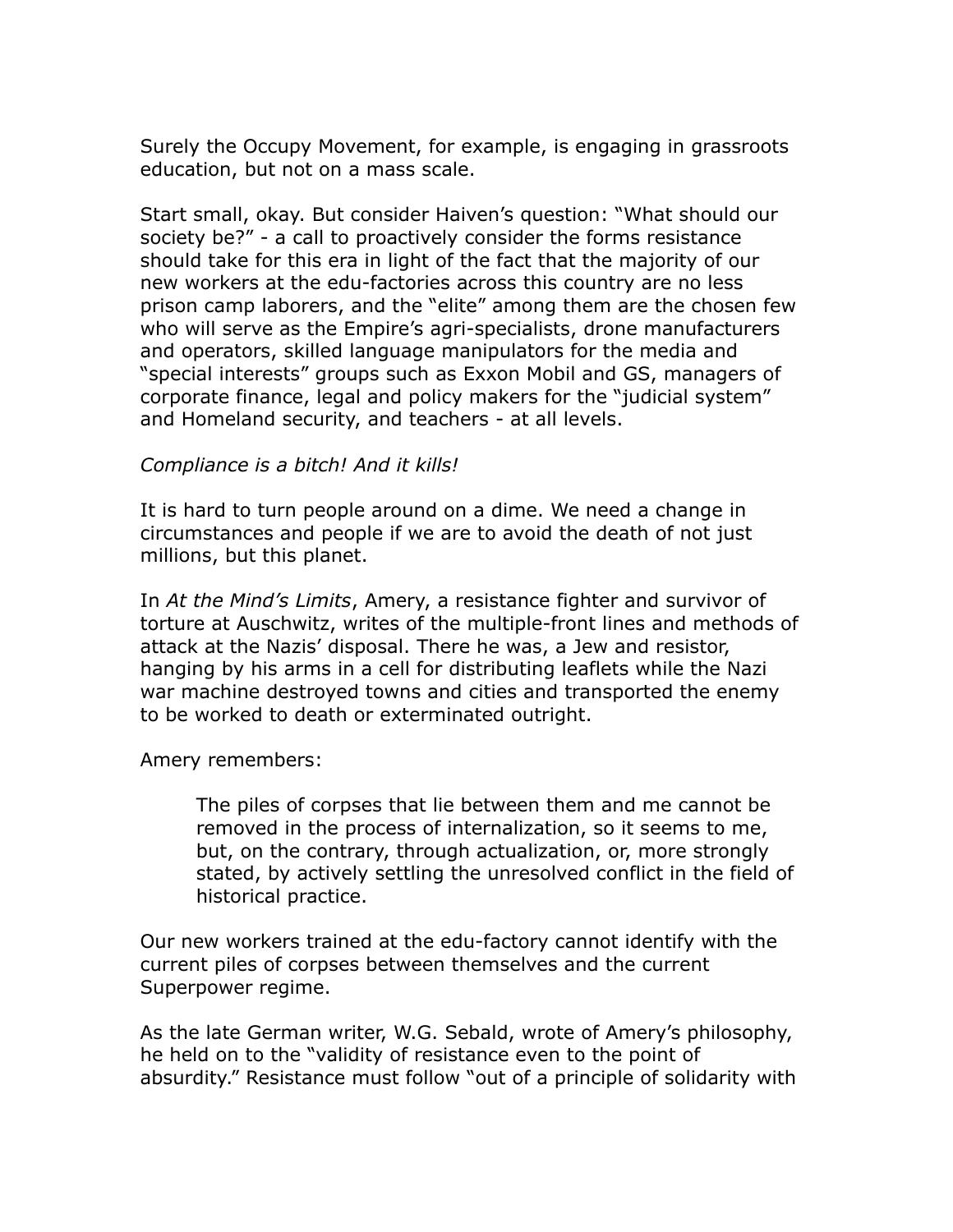victims and as a deliberate affront to those who simply let the stream of history sweep them along" (*On the Natural History of Destruction*)

*We live in this moment. How will we respond when even Nature resists our ignorance? How do we resist meaningfully and beyond rhetoric and a compliant workforce stuck on capitalism?*

*BlackCommentator.com Editorial Board member and Columnist, Lenore Jean Daniels, PhD, has a Doctorate in Modern American Literature/Cultural Theory. Click* [here](http://www.blackcommentator.com/contact_forms/jean_daniels/gbcf_form.php) *to contact Dr. Daniels.*

Max Haiven, "Student Debt and the Edu-Factory: Against the Foreclosure of the Future" (originally recorded at Dalhousie University, January 2012. Haiven is a Postdoctoral Fellow Department of Art and Public Policy New York University and Adjunct Faculty Division of Historical and Critical Studies Nova Scotia College of Art and Design University and a member of the Edu-Factory Collective (activists).



Copyright © 2002-2012 www.BlackCommentator.com **All Rights Reserved**